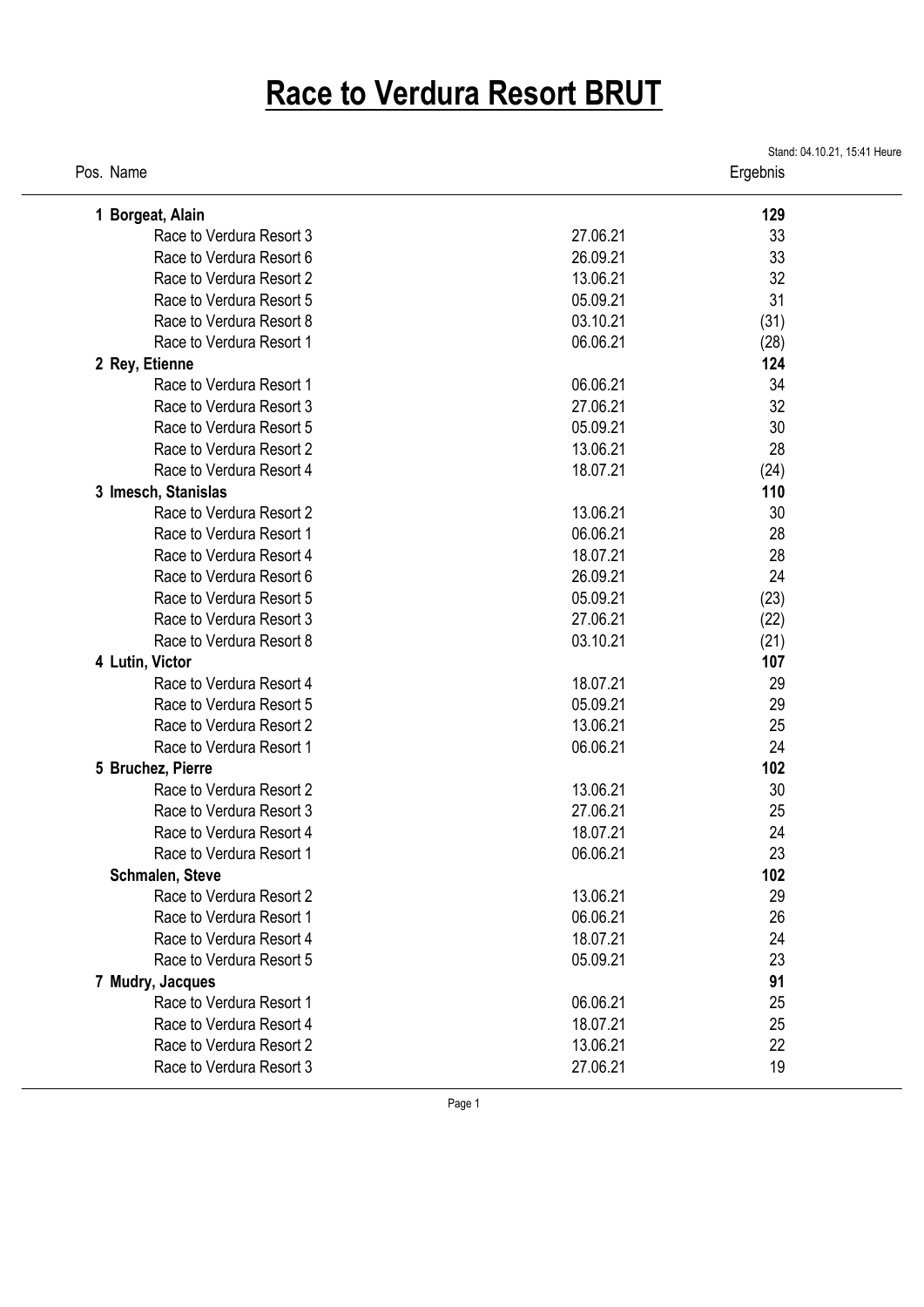| Pos. Name |  |
|-----------|--|
|-----------|--|

| 8 Beytrison, Christophe   |          | 83   |
|---------------------------|----------|------|
| Race to Verdura Resort 5  | 05.09.21 | 23   |
| Race to Verdura Resort 2  | 13.06.21 | 22   |
| Race to Verdura Resort 1  | 06.06.21 | 19   |
| Race to Verdura Resort 6  | 26.09.21 | 19   |
| Race to Verdura Resort 3  | 27.06.21 | (16) |
| Race to Verdura Resort 8  | 03.10.21 | (16) |
| Race to Verdura Resort 4  | 18.07.21 | (13) |
| 9 Freitas, Mauricio       |          | 76   |
| Race to Verdura Resort 2  | 13.06.21 | 24   |
| Race to Verdura Resort 5  | 05.09.21 | 20   |
| Race to Verdura Resort 4  | 18.07.21 | 19   |
| Race to Verdura Resort 1  | 06.06.21 | 13   |
| Race to Verdura Resort 3  | 27.06.21 | (10) |
| 10 Python, Benoit         |          | 75   |
| Race to Verdura Resort 5  | 05.09.21 | 20   |
| Race to Verdura Resort 1  | 06.06.21 | 19   |
| Race to Verdura Resort 2  | 13.06.21 | 18   |
| Race to Verdura Resort 4  | 18.07.21 | 18   |
| Race to Verdura Resort 3  | 27.06.21 | (15) |
| 11 Cina, François         |          | 74   |
| Race to Verdura Resort 6  | 26.09.21 | 22   |
| Race to Verdura Resort 2  | 13.06.21 | 19   |
| Race to Verdura Resort 3  | 27.06.21 | 18   |
| Race to Verdura Resort 8  | 03.10.21 | 15   |
| Race to Verdura Resort 4  | 18.07.21 | (13) |
| Race to Verdura Resort 1  | 06.06.21 | (12) |
| 12 Bestenheider, Grégoire |          | 70   |
| Race to Verdura Resort 1  | 06.06.21 | 25   |
| Race to Verdura Resort 5  | 05.09.21 | 23   |
| Race to Verdura Resort 4  | 18.07.21 | 22   |
| 13 Ernst, Benjamin        |          | 68   |
| Race to Verdura Resort 2  | 13.06.21 | 26   |
| Race to Verdura Resort 3  | 27.06.21 | 25   |
| Race to Verdura Resort 5  | 05.09.21 | 17   |
| 14 Siggen-Bruttin, Rachel |          | 67   |
| Race to Verdura Resort 1  | 06.06.21 | 18   |
| Race to Verdura Resort 3  | 27.06.21 | 18   |
| Race to Verdura Resort 2  | 13.06.21 | 17   |
| Race to Verdura Resort 4  | 18.07.21 | 14   |
| Gasser, Jean-Pierre       |          | 67   |
| Race to Verdura Resort 2  | 13.06.21 | 26   |
| Race to Verdura Resort 3  | 27.06.21 | 25   |
| Race to Verdura Resort 1  | 06.06.21 | 16   |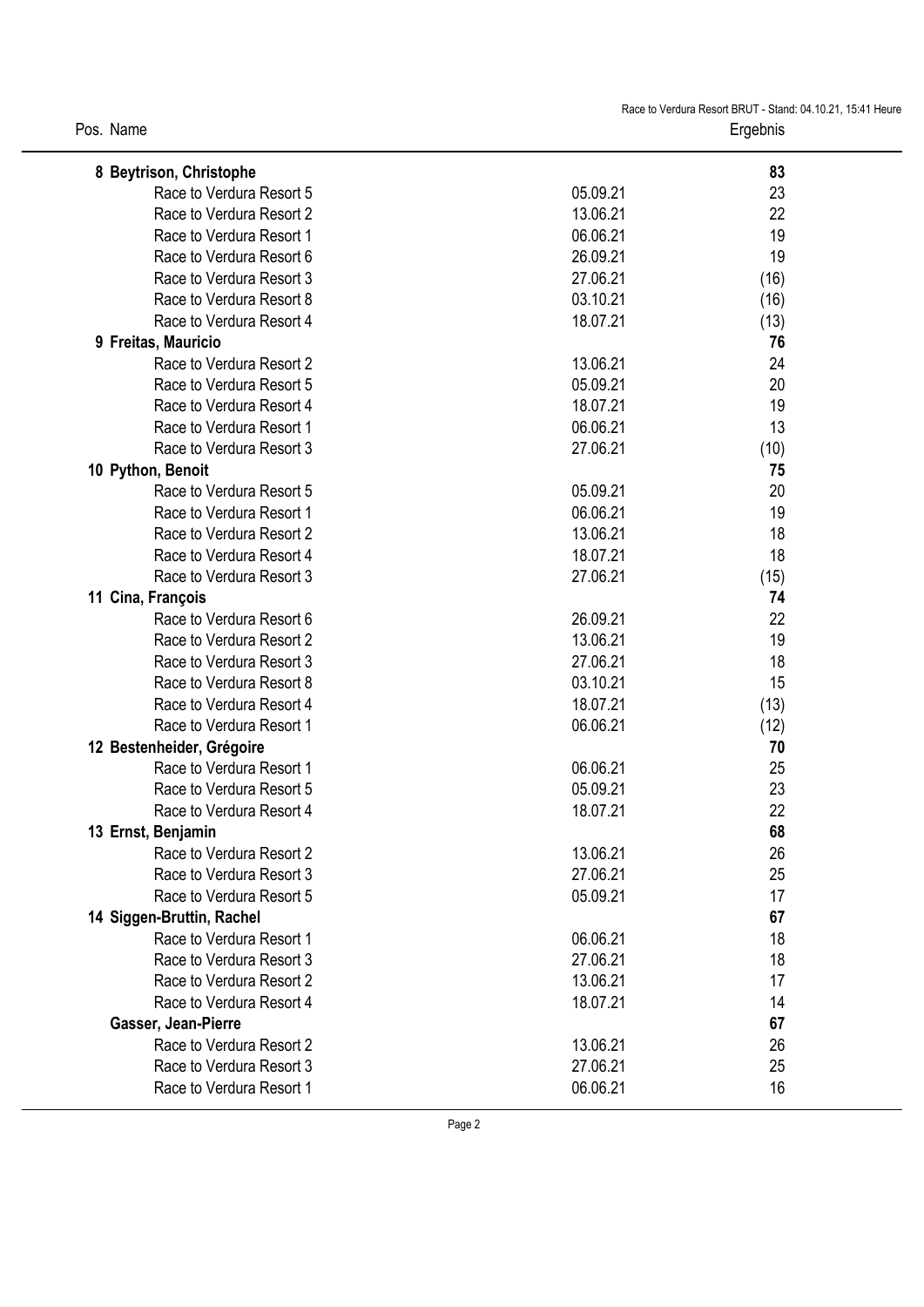| Pos. Name |  |
|-----------|--|
|-----------|--|

| 16 Astore, Daniel          |          | 65   |
|----------------------------|----------|------|
| Race to Verdura Resort 1   | 06.06.21 | 21   |
| Race to Verdura Resort 2   | 13.06.21 | 18   |
| Race to Verdura Resort 5   | 05.09.21 | 16   |
| Race to Verdura Resort 6   | 26.09.21 | 10   |
| Race to Verdura Resort 8   | 03.10.21 | (10) |
| 17 Duque, Edgar            |          | 59   |
| Race to Verdura Resort 6   | 26.09.21 | 17   |
| Race to Verdura Resort 2   | 13.06.21 | 15   |
| Race to Verdura Resort 1   | 06.06.21 | 14   |
| Race to Verdura Resort 5   | 05.09.21 | 13   |
| Race to Verdura Resort 4   | 18.07.21 | (12) |
| 18 Emery, Gabriel          |          | 58   |
| Race to Verdura Resort 1   | 06.06.21 | 23   |
| Race to Verdura Resort 4   | 18.07.21 | 18   |
| Race to Verdura Resort 5   | 05.09.21 | 17   |
| 19 Fattore, Ryan           |          | 57   |
| Race to Verdura Resort 1   | 06.06.21 | 19   |
| Race to Verdura Resort 2   | 13.06.21 | 19   |
| Race to Verdura Resort 4   | 18.07.21 | 19   |
| 20 Maltez, Pedro           |          | 51   |
| Race to Verdura Resort 3   | 27.06.21 | 19   |
| Race to Verdura Resort 1   | 06.06.21 | 17   |
| Race to Verdura Resort 2   | 13.06.21 | 15   |
| <b>Emery, Alexandre</b>    |          | 51   |
| Race to Verdura Resort 6   | 26.09.21 | 18   |
| Race to Verdura Resort 8   | 03.10.21 | 18   |
| Race to Verdura Resort 3   | 27.06.21 | 15   |
| 22 Beytrison, Alexandre    |          | 49   |
| Race to Verdura Resort 1   | 06.06.21 | 26   |
| Race to Verdura Resort 4   | 18.07.21 | 23   |
| 23 Rosset, Kevin           |          | 48   |
| Race to Verdura Resort 3   | 27.06.21 | 24   |
| Race to Verdura Resort 4   | 18.07.21 | 24   |
| 24 Beney, Pierre-Alain     |          | 46   |
| Race to Verdura Resort 1   | 06.06.21 | 23   |
| Race to Verdura Resort 3   | 27.06.21 | 23   |
| 25 Othenin-Girard, Nicolas |          | 40   |
| Race to Verdura Resort 5   | 05.09.21 | 22   |
| Race to Verdura Resort 2   | 13.06.21 | 18   |
| 26 Heimendinger, Solal     |          | 39   |
| Race to Verdura Resort 2   | 13.06.21 | 12   |
| Race to Verdura Resort 5   | 05.09.21 | 11   |
| Race to Verdura Resort 1   | 06.06.21 | 10   |
| Race to Verdura Resort 3   | 27.06.21 | 6    |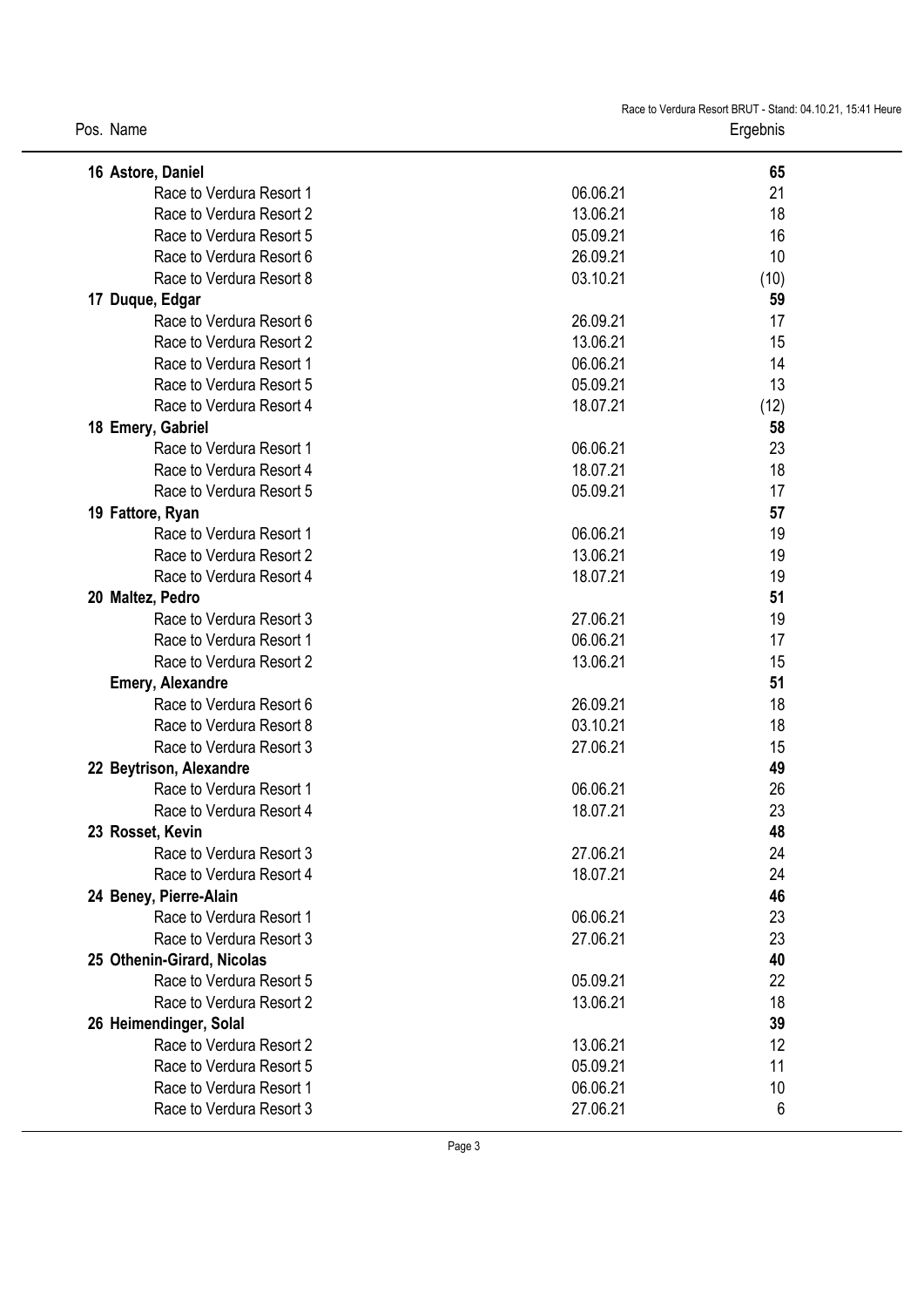| Primat, Harold            |          | 39  |
|---------------------------|----------|-----|
| Race to Verdura Resort 6  | 26.09.21 | 21  |
| Race to Verdura Resort 3  | 27.06.21 | 18  |
| 28 Siggen, Olivier        |          | 38  |
| Race to Verdura Resort 1  | 06.06.21 | 15  |
| Race to Verdura Resort 3  | 27.06.21 | 11  |
| Race to Verdura Resort 2  | 13.06.21 | 8   |
| Race to Verdura Resort 4  | 18.07.21 | 4   |
| 29 Filon, Iryna           |          | 37  |
| Race to Verdura Resort 4  | 18.07.21 | 16  |
| Race to Verdura Resort 3  | 27.06.21 | 14  |
| Race to Verdura Resort 6  | 26.09.21 | 7   |
| 30 Lopez, Michel          |          | 36  |
| Race to Verdura Resort 3  | 27.06.21 | 20  |
| Race to Verdura Resort 6  | 26.09.21 | 16  |
| 31 Rey, Vincent           |          | 33  |
| Race to Verdura Resort 5  | 05.09.21 | 17  |
| Race to Verdura Resort 4  | 18.07.21 | 16  |
| de Courten, Beatrice      |          | 33  |
| Race to Verdura Resort 5  | 05.09.21 | 17  |
| Race to Verdura Resort 3  | 27.06.21 | 16  |
| 33 Papilloud, Simon       |          | 32  |
| Race to Verdura Resort 2  | 13.06.21 | 10  |
| Race to Verdura Resort 4  | 18.07.21 | 10  |
| Race to Verdura Resort 6  | 26.09.21 | 7   |
| Race to Verdura Resort 1  | 06.06.21 | 5   |
| Race to Verdura Resort 3  | 27.06.21 | (5) |
| 34 Lamon, Stéphane Eugène |          | 31  |
| Race to Verdura Resort 3  | 27.06.21 | 16  |
| Race to Verdura Resort 4  | 18.07.21 | 15  |
| 35 Priori, Yohann         |          | 30  |
| Race to Verdura Resort 3  | 27.06.21 | 30  |
| 36 Cramez, Michaela       |          | 29  |
| Race to Verdura Resort 8  | 03.10.21 | 10  |
| Race to Verdura Resort 5  | 05.09.21 | 7   |
| Race to Verdura Resort 3  | 27.06.21 | 6   |
| Race to Verdura Resort 6  | 26.09.21 | 6   |
| Race to Verdura Resort 1  | 06.06.21 | (5) |
| Race to Verdura Resort 2  | 13.06.21 | (4) |
| 37 Verleyen, Eric         |          | 28  |
| Race to Verdura Resort 1  | 06.06.21 | 15  |
| Race to Verdura Resort 5  | 05.09.21 | 13  |
| 38 Remy, Mario            |          | 26  |
| Race to Verdura Resort 6  | 26.09.21 | 16  |
| Race to Verdura Resort 8  | 03.10.21 | 10  |
| 39 Burrus, Gaëtan         |          | 25  |
| Race to Verdura Resort 4  | 18.07.21 | 25  |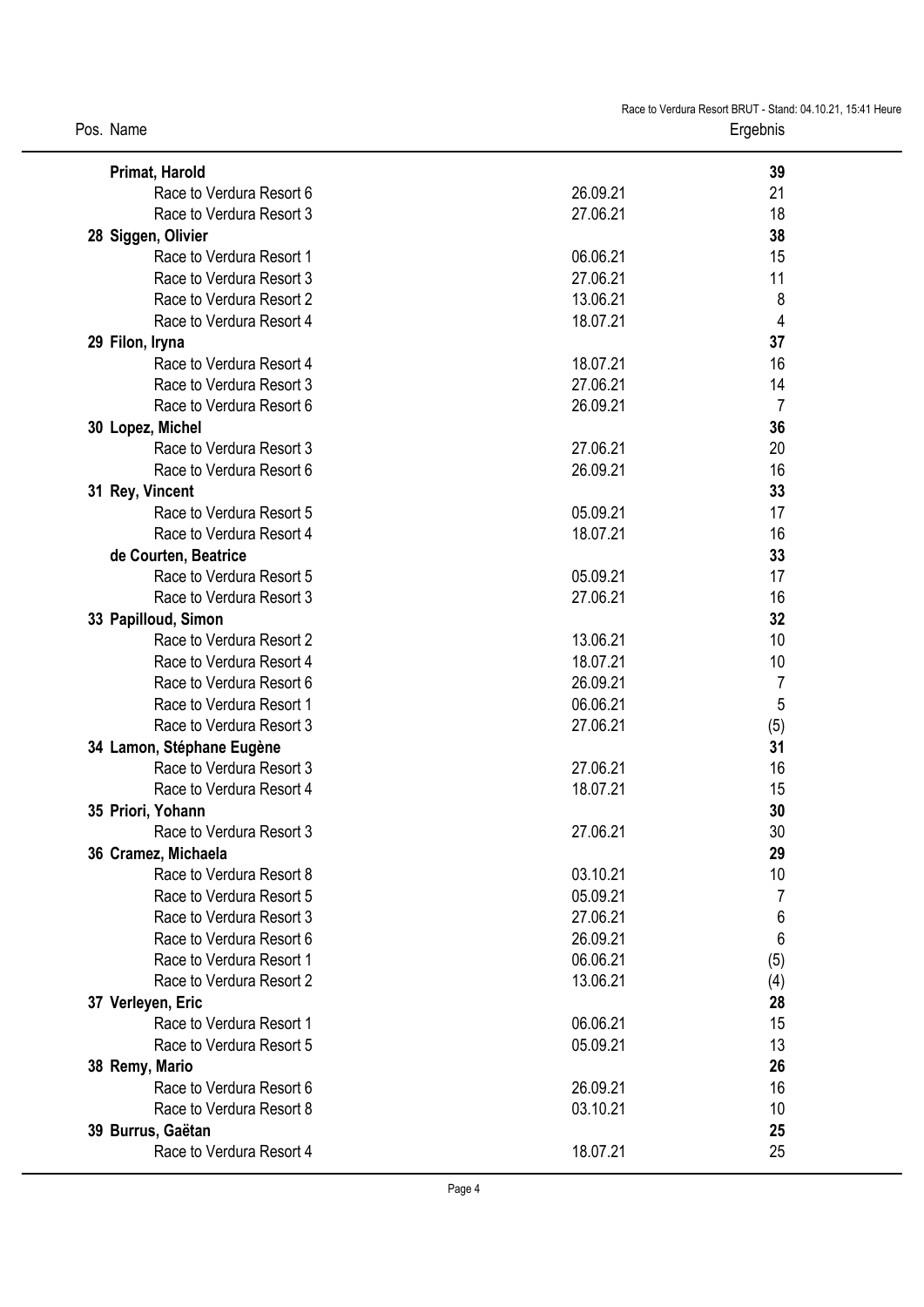| Barras, Didier J.                                            |          | 25       |
|--------------------------------------------------------------|----------|----------|
| Race to Verdura Resort 5                                     | 05.09.21 | 25       |
| 41 d'Andiran, Edouard                                        |          | 24       |
| Race to Verdura Resort 5                                     | 05.09.21 | 24       |
| 42 Barras, Bastien                                           |          | 23       |
| Race to Verdura Resort 5                                     | 05.09.21 | 12       |
| Race to Verdura Resort 2                                     | 13.06.21 | 11       |
| Lauber, Leon                                                 |          | 23       |
| Race to Verdura Resort 6                                     | 26.09.21 | 23       |
| Nanchen, Gilbert-R.                                          |          | 23       |
| Race to Verdura Resort 4                                     | 18.07.21 | 23       |
| 45 Cina, Laurent                                             |          | 21       |
| Race to Verdura Resort 3                                     | 27.06.21 | 21       |
| <b>Bonvin, Laurent</b><br>Race to Verdura Resort 3           |          | 21       |
|                                                              | 27.06.21 | 21       |
| 47 Brunelli Roche, Anne-Patricia<br>Race to Verdura Resort 2 | 13.06.21 | 20<br>20 |
| 48 Pietri, Manuela                                           |          | 19       |
| Race to Verdura Resort 4                                     | 18.07.21 | 19       |
| Duchoud, Olivier                                             |          | 19       |
| Race to Verdura Resort 3                                     | 27.06.21 | 19       |
| Savoy, Jean-Claude                                           |          | 19       |
| Race to Verdura Resort 3                                     | 27.06.21 | 19       |
| 51 Van Buel, Anne                                            |          | 18       |
| Race to Verdura Resort 4                                     | 18.07.21 | 18       |
| <b>Emery, Fabien</b>                                         |          | 18       |
| Race to Verdura Resort 5                                     | 05.09.21 | 18       |
| Emery, Charles-Henri                                         |          | 18       |
| Race to Verdura Resort 8                                     | 03.10.21 | 18       |
| 54 Emery, Jérôme                                             |          | 17       |
| Race to Verdura Resort 5                                     | 05.09.21 | 17       |
| Fehlmann, Damien                                             |          | 17       |
| Race to Verdura Resort 5                                     | 05.09.21 | 17       |
| 56 Roche, Bruno                                              |          | 16       |
| Race to Verdura Resort 2                                     | 13.06.21 | 16       |
| 57 Duc, Jean-Frédéric                                        |          | 15       |
| Race to Verdura Resort 5                                     | 05.09.21 | 15       |
| 58 Rey, Martial Alain<br>Race to Verdura Resort 1            | 06.06.21 | 14       |
|                                                              |          | 14<br>14 |
| <b>Emery, Yvette</b><br>Race to Verdura Resort 5             | 05.09.21 | 14       |
| Chambaz, Grégory                                             |          | 14       |
| Race to Verdura Resort 1                                     | 06.06.21 | 14       |
| 61 Rey, Julien                                               |          | 13       |
| Race to Verdura Resort 4                                     | 18.07.21 | 13       |
| 62 Felli, Giordano                                           |          | 12       |
| Race to Verdura Resort 4                                     | 18.07.21 | 12       |
|                                                              |          |          |